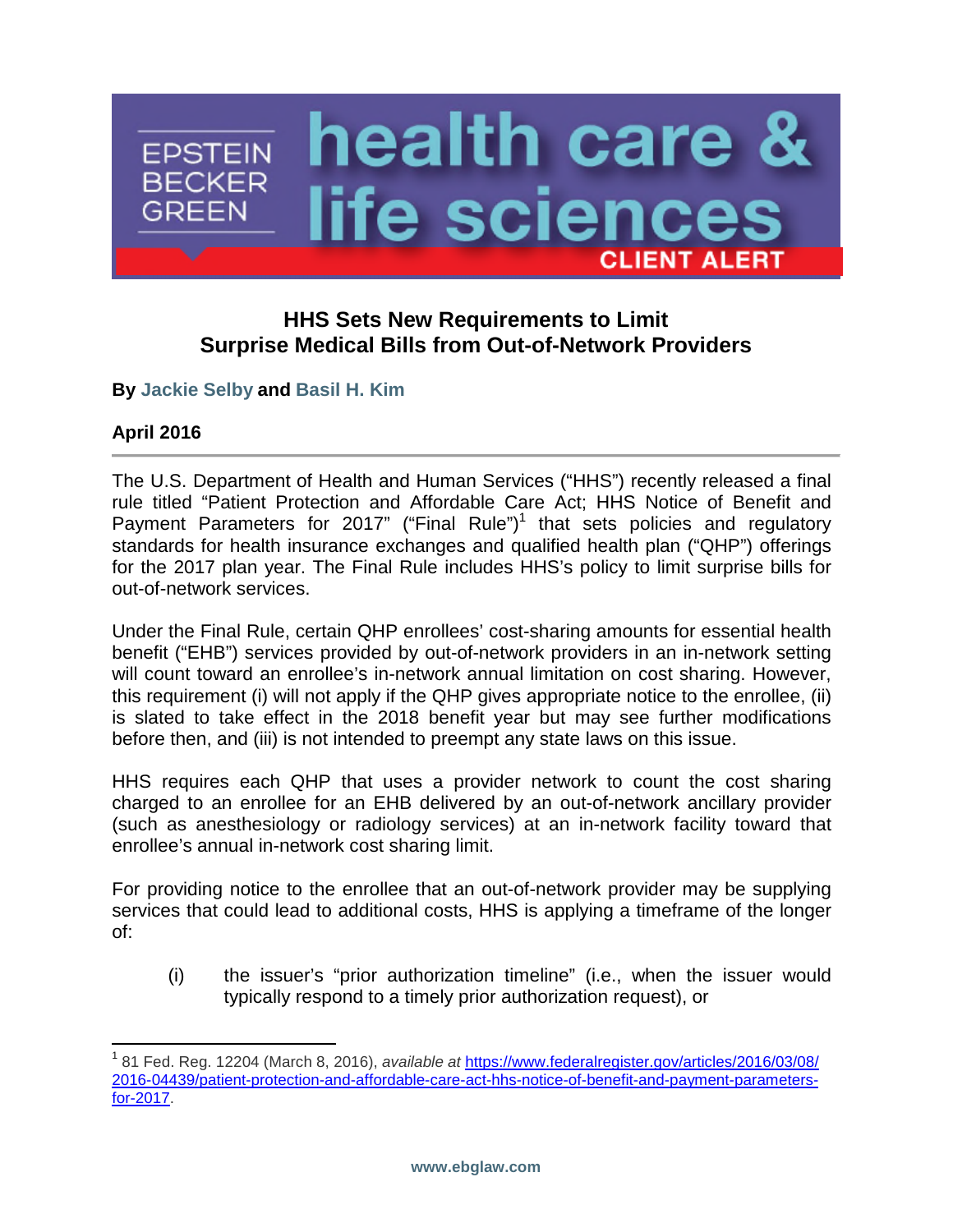# **HEALTH CARE & LIFE SCIENCES**

(ii) 48 hours before the scheduled service.

These conditions apply to QHPs both on and off the Federally Facilitated Marketplace and to QHPs with tiered networks, but they do not apply to QHPs that do not cover outof-network services.

HHS limited the Final Rule to services delivered by an out-of-network ancillary provider rather than supplied by a primary provider to avoid consumers who had selected an out-of-network provider from deliberately seeking to have services provided at an innetwork facility to reduce cost sharing.

Also, HHS is requiring that any notices sent to enrollees by QHPs simply be form notices (versus individualized ones) indicating that additional costs may be incurred for an EHB supplied by an out-of-network ancillary provider in an in-network setting. While HHS is not requiring customized information be offered in such circumstances including whether an out-of-network ancillary provider is scheduled to perform services, information on available network providers, costs, and how a consumer could appeal a determination—HHS is strongly encouraging QHP issuers to furnish that information.

Stand-alone dental plans must also comply with these requirements as they are obligated to meet all QHP certification standards.

The intent in implementing this policy in 2018 is to afford HHS time to monitor ongoing efforts to address the issue of surprise out-of-network cost sharing and to permit HHS to amend the Final Rule, as necessary, to accommodate progress on this issue.

Many commenters supported this effort to address surprise out-of-pocket costs for consumers, but some asked that states be given the time and discretion to implement their own network adequacy standards. HHS explicitly noted that these policies are not intended to preempt any state laws on this issue, such as those that have been enactedin New York[.](#page-1-0)<sup>2</sup> They also do not apply to emergency services, which are governed by other federal regulations.

It is not clear how the Final Rule will handle the determination of the balance bill amount (that is, the difference between the amount that the enrollee's QHP will allow and what the provider charges for services). There are also other concerns that the proposal may have unintended consequences, such as disincentivizing providers from contracting with issuers in order to be able to balance bill, or incentivizing consumers and out-of-network providers to elect to perform procedures at in-network facilities.

<span id="page-1-0"></span><sup>2</sup> *See* Epstein Becker Green *Client Alert* titled "New York's 'Emergency Medical Services and Surprise Bills' Law" (Oct. 22, 2014), *available at* http://www.ebglaw.com/news/new-yorks-emergency-medicalservices-and-surprise-bills-law/.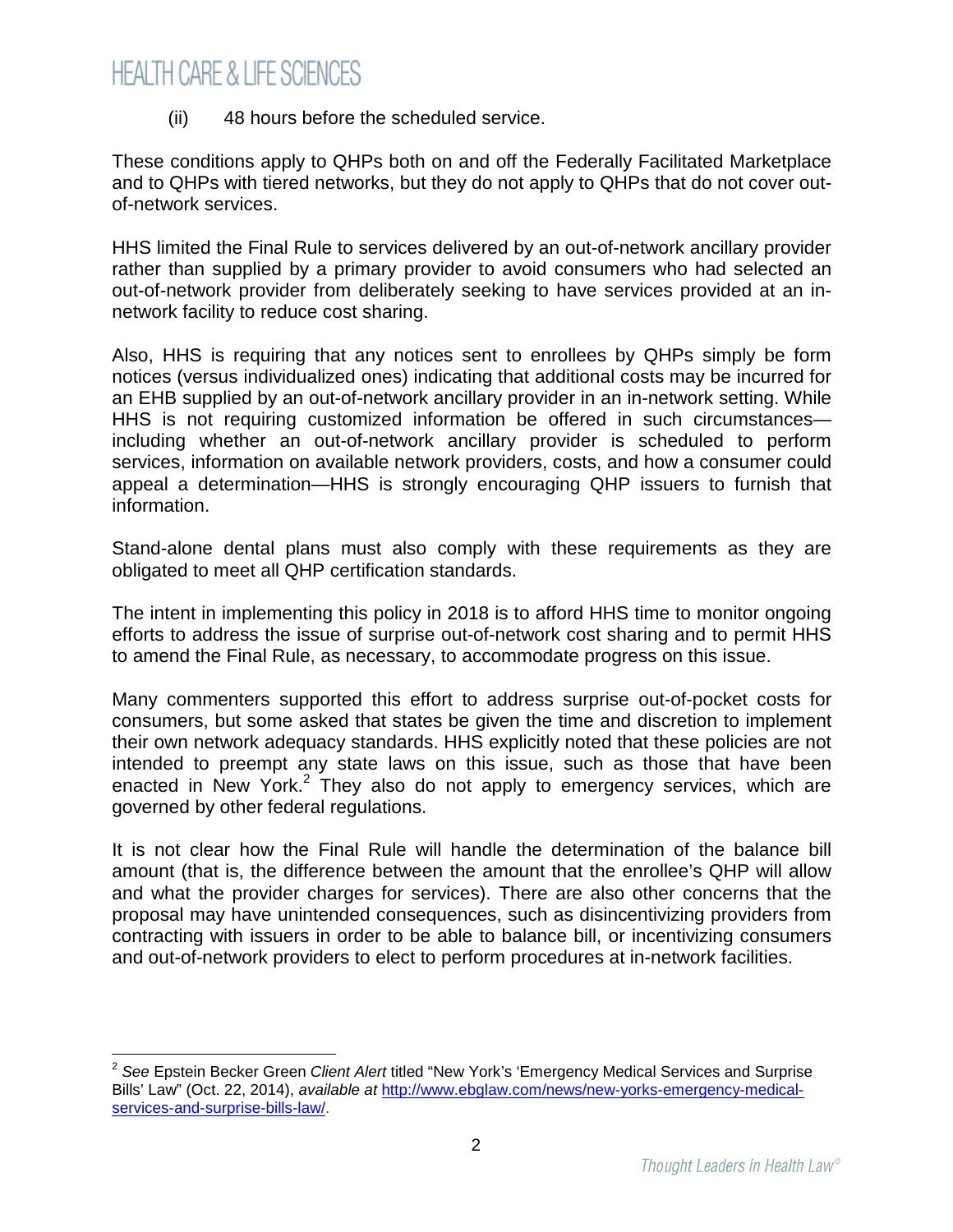# **HEALTH CARE & LIFE SCIENCES**

Notwithstanding those concerns, the Final Rule, along with President Obama's Budget provision<sup>[3](#page-2-0)</sup> that seeks to eliminate surprise out-of-network health care charges by placing some of the surprise bill burden on hospitals and physicians, shows that surprise bill concerns for consumers are on the minds of legislators at a national level and sets the stage for increased transparency and patient protection.

\* \* \*

*This Client Alert was authored by* **[Jackie Selby](http://www.ebglaw.com/jackie-selby/)** *and* **[Basil H. Kim](http://www.ebglaw.com/basil-h-kim/).** *For additional information about the issues discussed in this Client Alert, please contact one of the authors or the Epstein Becker Green attorney who regularly handles your legal matters.*

*This document has been provided for informational purposes only and is not intended and should not be construed to constitute legal advice. Please consult your attorneys in connection with any fact-specific situation under federal law and the applicable state or local laws that may impose additional obligations on you and your company.*

#### **About Epstein Becker Green**

Epstein Becker & Green, P.C., is a national law firm with a primary focus on health care and life sciences; employment, labor, and workforce management; and litigation and business disputes. Founded in 1973 as an industry-focused firm, Epstein Becker Green has decades of experience serving clients in health care, financial services, retail, hospitality, and technology, among other industries, representing entities from startups to Fortune 100 companies. Operating in offices throughout the U.S. and supporting clients in the U.S. and abroad, the firm's attorneys are committed to uncompromising client service and legal excellence. For more information, visit [www.ebglaw.com](http://www.ebglaw.com/).

#### **IRS Circular 230 Disclosure**

To ensure compliance with requirements imposed by the IRS, we inform you that any tax advice contained in this communication (including any attachments) is not intended or written to be used, and cannot be used, for the purpose of: (i) avoiding any tax penalty, or (ii) promoting, marketing or recommending to another party any transaction or matter addressed herein.

If you would like to be added to our mailing list or need to update your contact information, please contact Lisa C. Blackburn at lblackburn@ebglaw.com or 202-861-1887.

<span id="page-2-0"></span><sup>3</sup> *See* Basil Kim and Jackie Selby, *Surprise Health Care Bill Protections Addressed in President Obama's 2017 Budget for Health and Human Services,* Health Law Advisor (blog), Feb. 24, 2016, http://www.healthlawadvisor.com/2016/02/24/1344/.